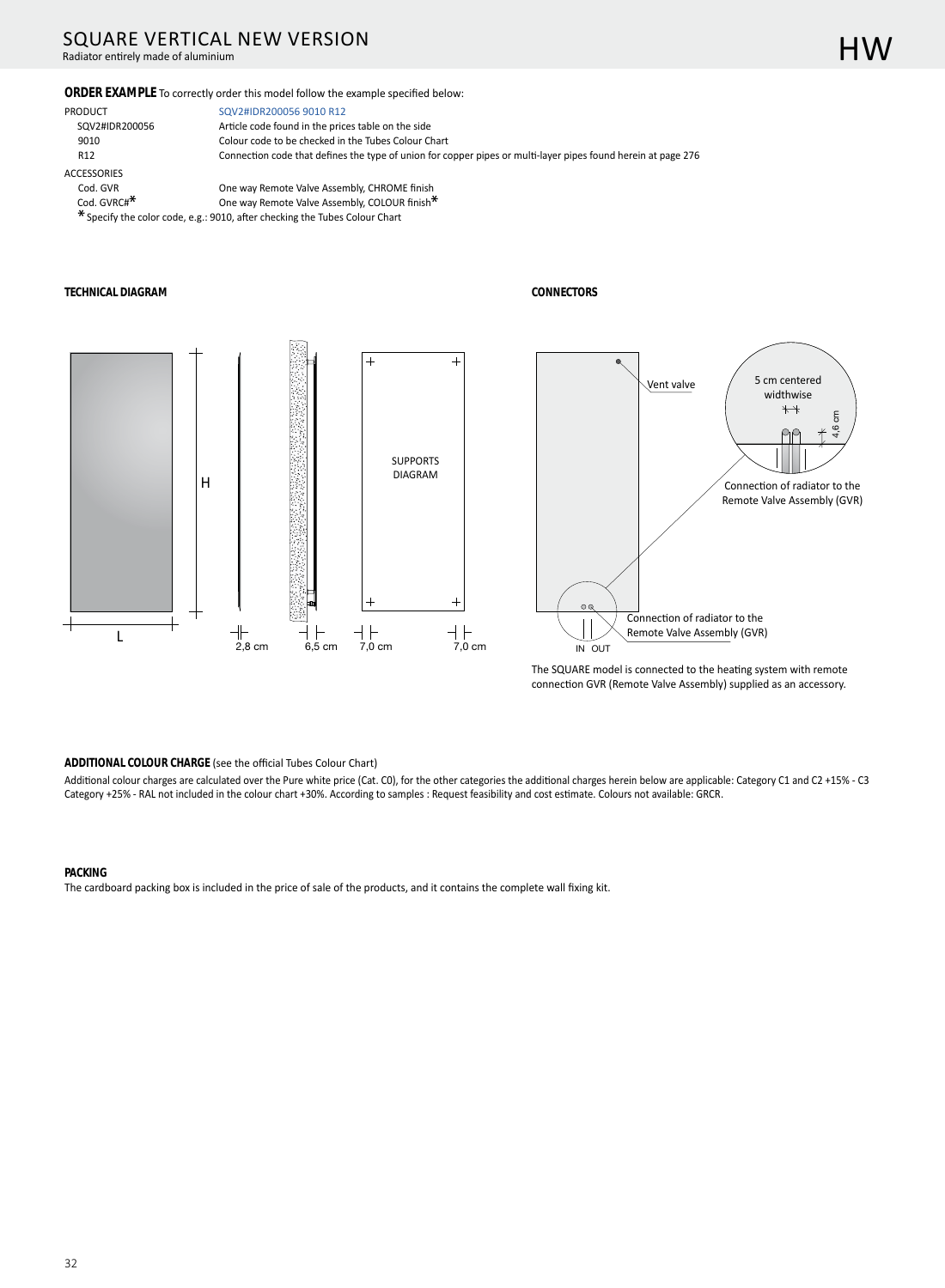

| Model          | Thermal yield<br>Watts AT 50°C | Thermal yield<br>Watts ∆T 30°C | H<br>(cm) | (cm) | <b>HYDRAULIC VERSION (€)</b> | <b>Water Content</b><br>(1) |
|----------------|--------------------------------|--------------------------------|-----------|------|------------------------------|-----------------------------|
| SQV2#IDR056056 | 294                            | 161                            | 56,0      | 56,0 |                              | 0,38                        |
| SQV2#IDR071071 | 519                            | 258                            | 71,0      | 71,0 |                              | 0,57                        |
| SQV2#IDR080071 | 559                            | 289                            | 80,0      | 71,0 |                              | 0,63                        |
| SQV2#IDR080081 | 670                            | 347                            |           | 81,0 |                              | 0,75                        |
| SQV2#IDR140046 | 552                            | 280                            | 140,0     | 46,0 |                              | 0,60                        |
| SQV2#IDR140056 | 736                            | 373                            |           | 56,0 |                              | 0,80                        |
| SQV2#IDR140071 | 921                            | 467                            |           | 71,0 |                              | 1,00                        |
| SQV2#IDR140081 | 1105                           | 560                            |           | 81,0 |                              | 1,20                        |
| SQV2#IDR160031 | 418                            | 212                            | 160,0     | 31,0 |                              | 0,50                        |
| SQV2#IDR160046 | 626                            | 318                            |           | 46,0 |                              | 0,75                        |
| SQV2#IDR160056 | 835                            | 424                            |           | 56,0 |                              | 1,00                        |
| SQV2#IDR160071 | 1044                           | 530                            |           | 71,0 |                              | 1,25                        |
| SQV2#IDR160081 | 1253                           | 636                            |           | 81,0 |                              | 1,50                        |
| SQV2#IDR180031 | 468                            | 238                            | 180,0     | 31,0 |                              | 0,60                        |
| SQV2#IDR180046 | 702                            | 357                            |           | 46,0 |                              | 0,90                        |
| SQV2#IDR180056 | 936                            | 476                            |           | 56,0 |                              | 1,20                        |
| SQV2#IDR180071 | 1170                           | 595                            |           | 71,0 |                              | 1,50                        |
| SQV2#IDR180081 | 1404                           | 714                            |           | 81,0 |                              | 1,80                        |
| SQV2#IDR200031 | 520                            | 265                            | 200,0     | 31,0 |                              | 0,67                        |
| SQV2#IDR200046 | 779                            | 398                            |           | 46,0 |                              | 1,00                        |
| SQV2#IDR200056 | 1039                           | 531                            |           | 56,0 |                              | 1,33                        |
| SQV2#IDR200071 | 1299                           | 664                            |           | 71,0 |                              | 1,67                        |
| SQV2#IDR200081 | 1559                           | 796                            |           | 81,0 |                              | 2,00                        |
| SQV2#IDR220046 | 859                            | 440                            | 220,0     | 46,0 |                              | 1,10                        |
| SQV2#IDR220056 | 1145                           | 587                            |           | 56,0 |                              | 1,47                        |
| SQV2#IDR220071 | 1431                           | 734                            |           | 71,0 |                              | 1,84                        |
| SQV2#IDR240046 | 940                            | 484                            | 240,0     | 46,0 |                              | 1,20                        |
| SQV2#IDR240056 | 1253                           | 645                            |           | 56,0 |                              | 1,60                        |
| SQV2#IDR240071 | 1567                           | 806                            |           | 71,0 |                              | 2,00                        |

REMOTE VALVE ASSEMBLY

Valve and Lockshield assembly for remote connection (GVR), can be installed up to a maximum distance of 6 metres from the radiator.

Connection of Remote Valve Assembly (GVR) to water system

|                             |   | Code  | Description                                                  | Finishes      | Price $(\epsilon)$ |
|-----------------------------|---|-------|--------------------------------------------------------------|---------------|--------------------|
| $\circ$<br>급<br>ய<br>$\geq$ |   | GVR#  | RECESSED valve and lockshield assembly for remote connection | CHROME        |                    |
| OUT                         | உ | GVRC# | RECESSED valve and lockshield assembly for remote connection | <b>COLOUR</b> |                    |

For the GVRC code you must specify the colour required Colours not available: GRCR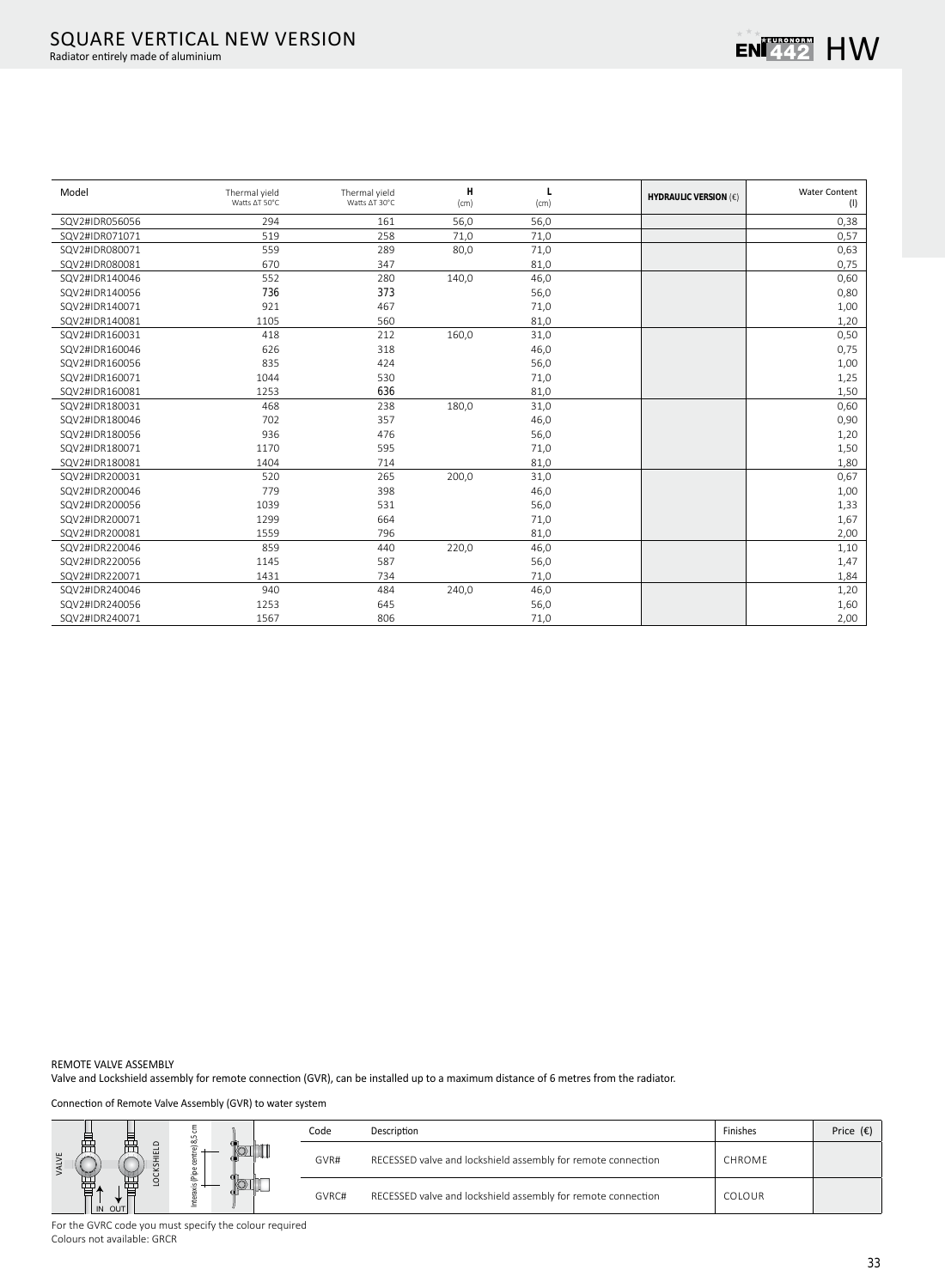# SQUARE HORIZONTAL NEW VERSION

Radiator entirely made of aluminium

#### ORDER EXAMPLE To correctly order this model follow the example specified below:

| PRODUCT                 | SQO2#IDR200056 9010 R12                                                                                   |
|-------------------------|-----------------------------------------------------------------------------------------------------------|
| SQO2#IDR200056          | Article code found in the prices table on the side                                                        |
| 9010                    | Colour code to be checked in the Tubes Colour Chart                                                       |
| R <sub>12</sub>         | Connection code that defines the type of union for copper pipes or multi-layer pipes found herein at page |
| <b>ACCESSORIES</b>      |                                                                                                           |
| Cod. GVR                | One way Remote Valve Assembly, CHROME finish                                                              |
| Cod. GVRC# <sup>*</sup> | One way Remote Valve Assembly, COLOUR finish <sup>*</sup>                                                 |

\* Specify the color code, e.g.: 9010, after checking the Tubes Colour Chart

#### **TECHNICAL DIAGRAM**



**CONNECTORS** 



276

The SQUARE model is connected to the heating system with remote connection GVR (Remote Valve Assembly) supplied as an accessory.

ADDITIONAL COLOUR CHARGE (see the official Tubes Colour Chart)

Additional colour charges are calculated over the Pure white price (Cat. C0), for the other categories the additional charges herein below are applicable: Category C1 and C2 +15% - C3 Category +25% - RAL not included in the colour chart +30%. According to samples : Request feasibility and cost estimate. Colours not available: GRCR.

#### **PACKING**

The cardboard packing box is included in the price of sale of the products, and it contains the complete wall fixing kit.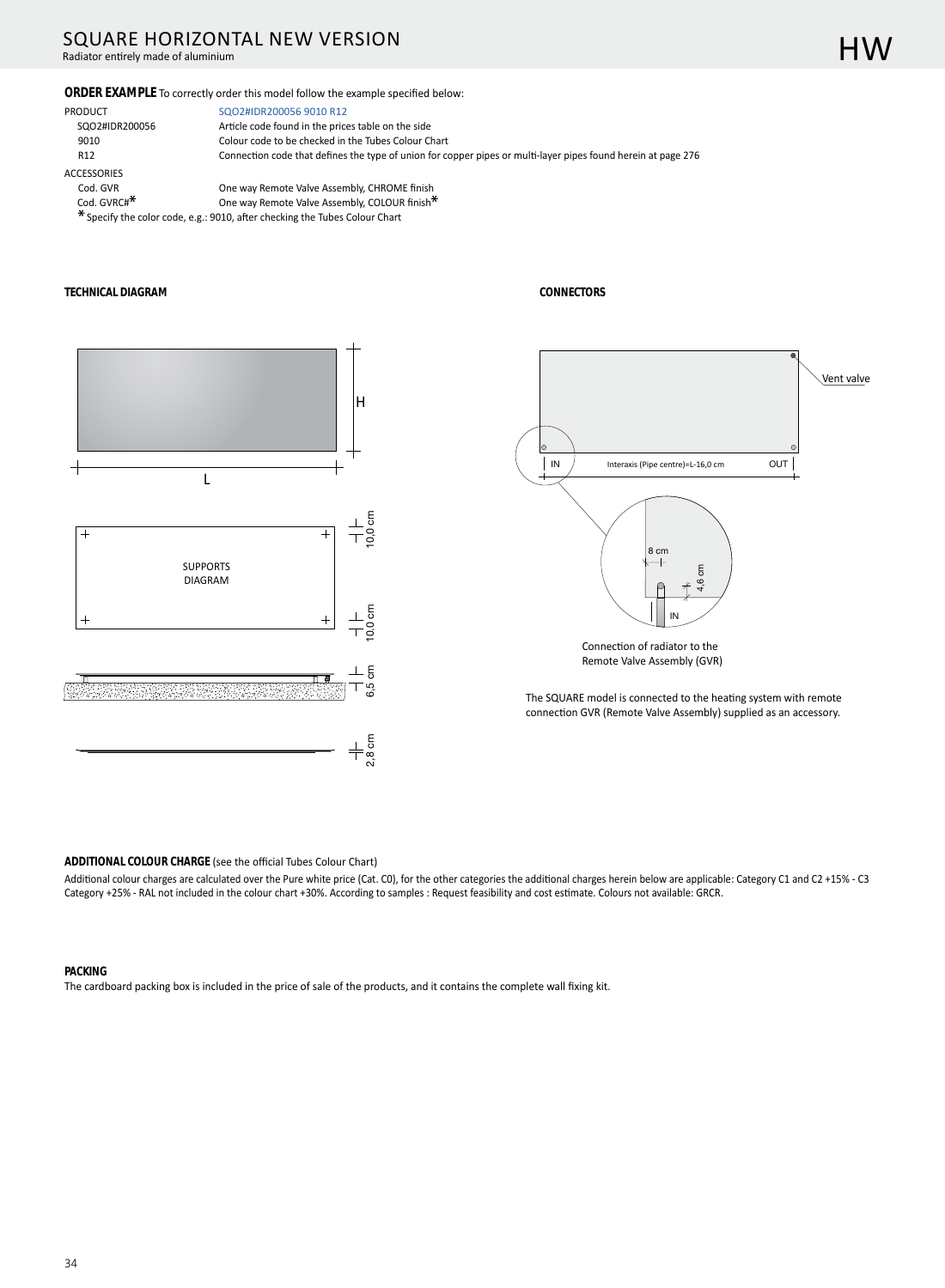| Model          | Thermal yield<br>Watts AT 50°C | Thermal yield<br>Watts ∆T 30°C | Н<br>(cm) | (cm)  | <b>HYDRAULIC VERSION (€)</b> | <b>Water Content</b><br>(1) |
|----------------|--------------------------------|--------------------------------|-----------|-------|------------------------------|-----------------------------|
| SQO2#IDR140046 | 625                            | 326                            | 46,0      | 140,0 |                              | 0,70                        |
| SQO2#IDR140056 | 766                            | 399                            | 56,0      |       |                              | 0,84                        |
| SQO2#IDR140071 | 968                            | 503                            | 71,0      |       |                              | 1,26                        |
| SQO2#IDR140081 | 1096                           | 567                            | 81,0      |       |                              | 1,40                        |
| SQO2#IDR160031 | 467                            | 239                            | 31,0      | 160,0 |                              | 0,54                        |
| SQO2#IDR160046 | 715                            | 372                            | 46,0      |       |                              | 0,80                        |
| SQO2#IDR160056 | 875                            | 456                            | 56,0      |       |                              | 0,96                        |
| SQO2#IDR160071 | 1106                           | 575                            | 71,0      |       |                              | 1,44                        |
| SQO2#IDR160081 | 1252                           | 648                            | 81,0      |       |                              | 1,60                        |
| SQO2#IDR180031 | 526                            | 269                            | 31,0      | 180,0 |                              | 0,61                        |
| SQO2#IDR180046 | 804                            | 419                            | 46,0      |       |                              | 0,90                        |
| SQO2#IDR180056 | 985                            | 513                            | 56,0      |       |                              | 1,08                        |
| SQO2#IDR180071 | 1245                           | 647                            | 71,0      |       |                              | 1,62                        |
| SQO2#IDR180081 | 1409                           | 729                            | 81,0      |       |                              | 1,80                        |
| SQO2#IDR200031 | 584                            | 299                            | 31,0      | 200,0 |                              | 0,67                        |
| SQO2#IDR200046 | 893                            | 465                            | 46,0      |       |                              | 1,00                        |
| SQO2#IDR200056 | 1094                           | 570                            | 56,0      |       |                              | 1,20                        |
| SQO2#IDR200071 | 1383                           | 719                            | 71,0      |       |                              | 1,80                        |
| SQO2#IDR200081 | 1565                           | 810                            | 81,0      |       |                              | 2,00                        |
| SQO2#IDR220046 | 983                            | 512                            | 46,0      | 220,0 |                              | 1,10                        |
| SQO2#IDR220056 | 1204                           | 627                            | 56,0      |       |                              | 1,32                        |
| SQO2#IDR220071 | 1312                           | 682                            | 71,0      |       |                              | 1,98                        |
| SQO2#IDR240046 | 1072                           | 559                            | 46,0      | 240,0 |                              | 1,20                        |
| SQO2#IDR240056 | 1313                           | 684                            | 56,0      |       |                              | 1,44                        |
| SQO2#IDR240071 | 1431                           | 744                            | 71,0      |       |                              | 2,16                        |

REMOTE VALVE ASSEMBLY

Valve and Lockshield assembly for remote connection (GVR), can be installed up to a maximum distance of 6 metres from the radiator.

Connection of Remote Valve Assembly (GVR) to water system

|                   | $\infty$ | Code  | Description                                                  | Finishes      | Price $(E)$ |
|-------------------|----------|-------|--------------------------------------------------------------|---------------|-------------|
| 罡<br>$\mathbf{u}$ | ন<br>운   | GVR#  | RECESSED valve and lockshield assembly for remote connection | CHROME        |             |
| 臣<br><b>OUT</b>   |          | GVRC# | RECESSED valve and lockshield assembly for remote connection | <b>COLOUR</b> |             |

For the GVRC code you must specify the colour required Colours not available: GRCR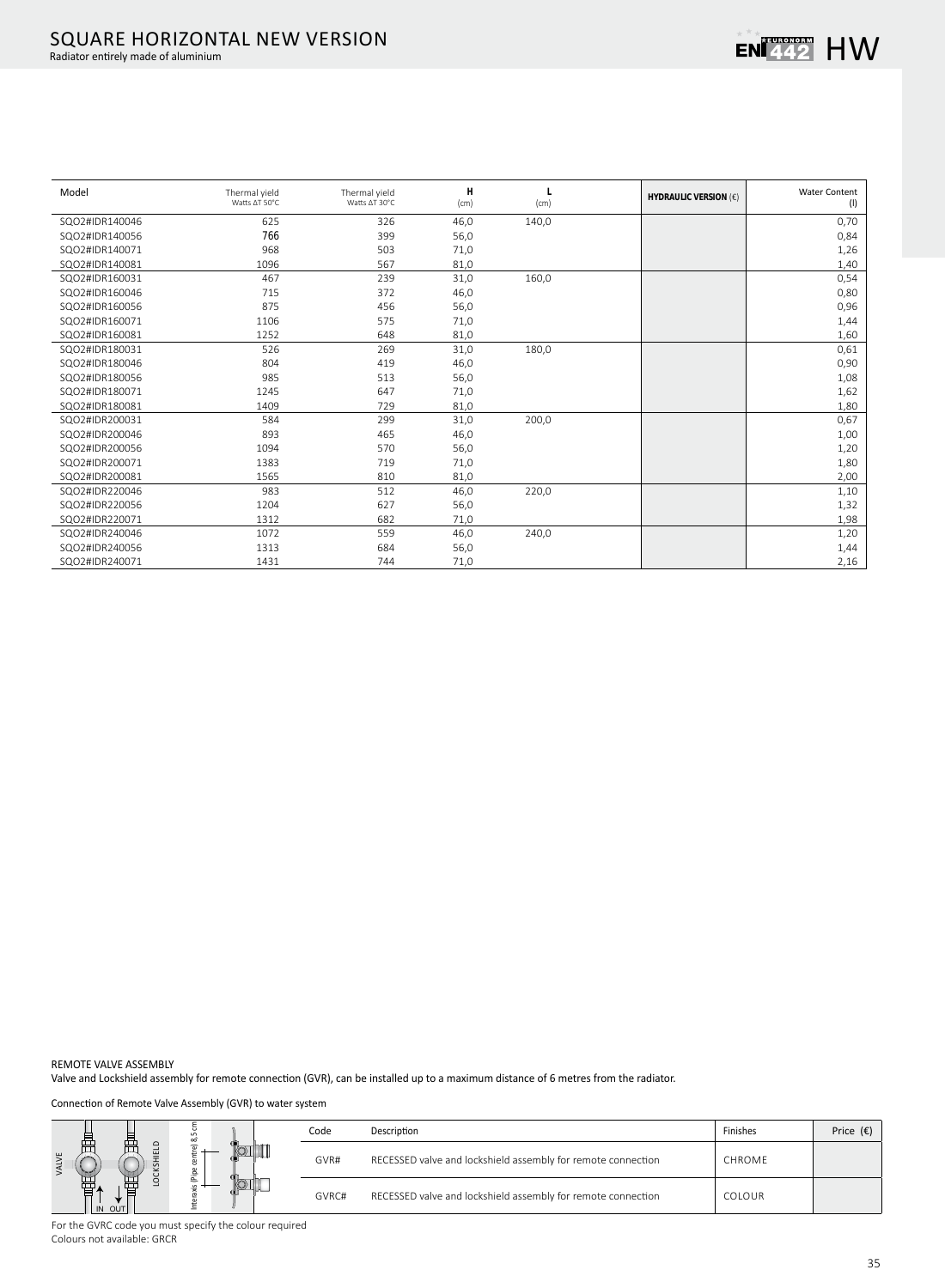# **SQUARE VERTICAL ELECTRIC**

Radiator entirely made of aluminium



ORDER EXAMPLE To correctly order this model follow the example specified below:

PRODUCT SQV#ELE200056 9010 **ACCESSORIES** ZRF004 ZRF007

SQV#ELE200056 9010 Article code found in the prices table here below Colour code to be checked in the Tubes Colour Chart

Kit with WALL type room thermostat (radio frequency) Kit with WALL type room thermostat (radio frequency) with weekly PROGRAMMING

#### TECHNICAL DIAGRAM

#### **CONNECTION DIAGRAMS**



#### ADDITIONAL COLOUR CHARGE (see the official Tubes Colour Chart)

Additional colour charges are calculated over the Pure white price (Cat. C0), for the other categories the additional charges herein below are applicable: Category C1 and C2 +15% - C3 Category +25% - RAL not included in the colour chart +30%. According to samples : Request feasibility and cost estimate. Colours not available: GRCR.

| Code          | (cm) | H<br>(cm) | Electric resistor<br>Watts | Category CO<br>RAL 9010 (€) | Category C1/C2<br>$(\epsilon)$ | Category C3<br>$(\epsilon)$ |
|---------------|------|-----------|----------------------------|-----------------------------|--------------------------------|-----------------------------|
| SQV#ELE080081 | 81,0 | 80,0      | 630                        |                             |                                |                             |
| SQV#ELE140056 | 56,0 | 140,0     | 840                        |                             |                                |                             |
| SQV#ELE140081 | 81,0 |           | 1260                       |                             |                                |                             |
| SQV#ELE160031 | 31,0 | 160,0     | 490                        |                             |                                |                             |
| SQV#ELE160056 | 56,0 |           | 980                        |                             |                                |                             |
| SQV#ELE180031 | 31,0 | 180,0     | 560                        |                             |                                |                             |
| SQV#ELE180056 | 56,0 |           | 1120                       |                             |                                |                             |
| SQV#ELE200031 | 31,0 | 200,0     | 630                        |                             |                                |                             |
| SQV#ELE200056 | 56,0 |           | 1260                       |                             |                                |                             |
| SQV#ELE220056 | 56,0 | 220,0     | 1400                       |                             |                                |                             |
| SQV#ELE240056 | 56,0 | 240,0     | 1540                       |                             |                                |                             |

#### **ELECTRIC ADJUSTERS**

Electrical setting is via the use of the following thermostats that regulate the room temperature by interacting with up to max 5 radiators.

| cod. ZRF007       | cod. ZRF004                   | Code    | Description                                                                  | Price <sup>*</sup> |
|-------------------|-------------------------------|---------|------------------------------------------------------------------------------|--------------------|
|                   | $\approx$<br>1 <sub>low</sub> | ZRF004* | Kit with WALL type room thermostat (radio frequency)                         |                    |
| $\omega$<br>TUDES | ≍<br>(دەدۋەە)                 | ZRF007* | Kit with WALL type room thermostat (radio frequency) with weekly PROGRAMMING |                    |

\*\* The price of the two kits mentioned above includes the wall box radiofrequency receiver that strictly must be installed.

36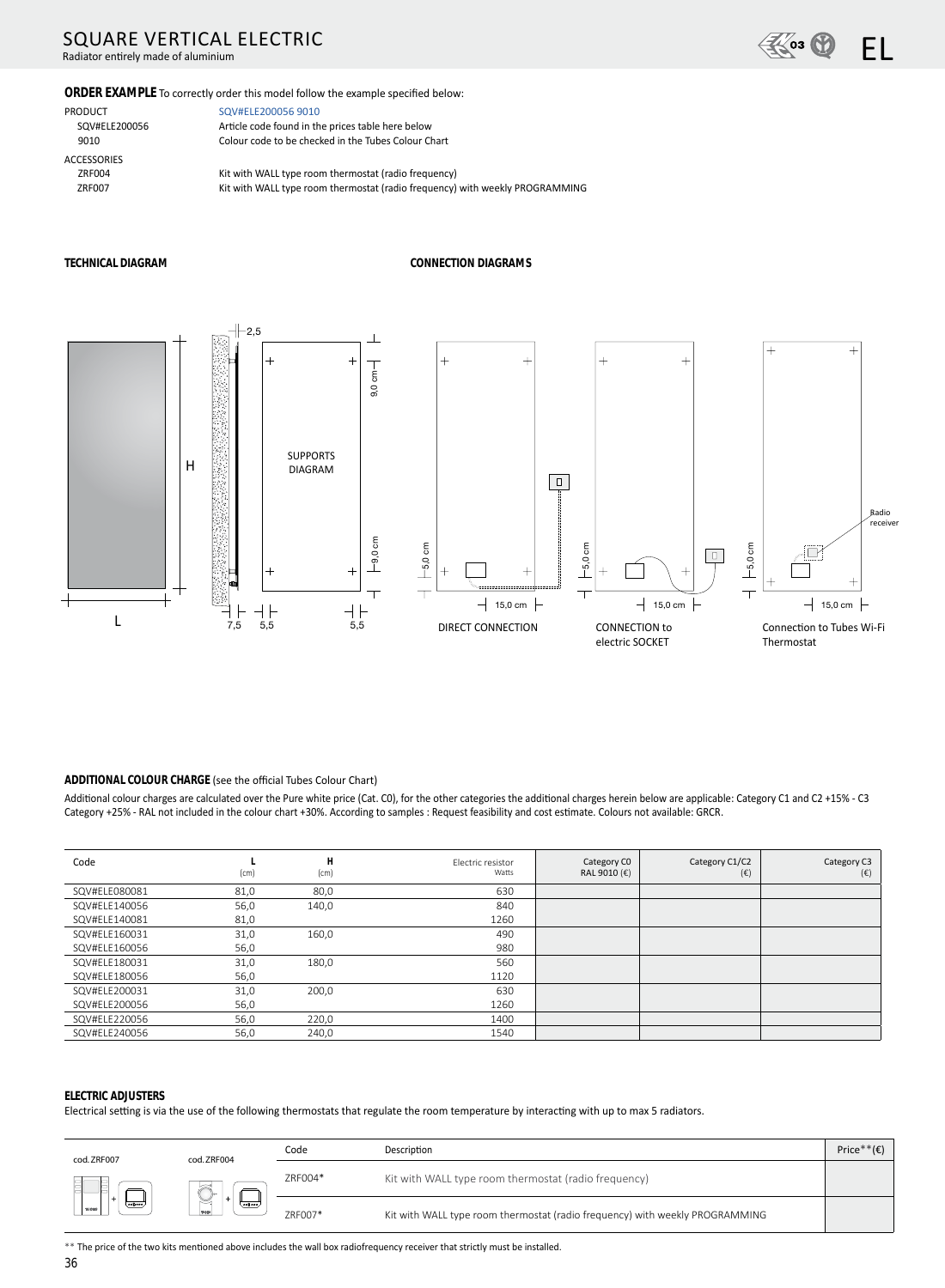# SQUARE HORIZONTAL ELECTRIC

Radiator entirely made of aluminium



#### ORDER EXAMPLE To correctly order this model follow the example specified below:

ACCESSORIES<br>ZRF004

PRODUCT SQO#ELE180056 9010 SQO#ELE180056 Article code found in the prices table here below 9010 Colour code to be checked in the Tubes Colour Chart

ZRF004 Kit with WALL type room thermostat (radio frequency)<br>ZRF007 Kit with WALL type room thermostat (radio frequency) Kit with WALL type room thermostat (radio frequency) with weekly PROGRAMMING



**TECHNICAL DIAGRAM CONNECTION DIAGRAMS** 







#### **ADDITIONAL COLOUR CHARGE** (see the official Tubes Colour Chart)

Additional colour charges are calculated over the Pure white price (Cat. C0), for the other categories the additional charges herein below are applicable: Category C1 and C2 +15% - C3 Category +25% - RAL not included in the colour chart +30%. According to samples : Request feasibility and cost estimate. Colours not available: GRCR.

| Code          | (cm)  | H<br>(cm) | Electric resistor<br>Watts | Category CO<br>RAL 9010 (€) | Category C1/C2<br>$(\epsilon)$ | Category C3<br>$(\epsilon)$ |
|---------------|-------|-----------|----------------------------|-----------------------------|--------------------------------|-----------------------------|
| SQO#ELE080081 | 80,0  | 81,0      | 630                        |                             |                                |                             |
| SQO#ELE140056 | 140,0 | 56,0      | 840                        |                             |                                |                             |
| SQO#ELE140081 |       | 81,0      | 1260                       |                             |                                |                             |
| SQO#ELE160031 | 160,0 | 31,0      | 490                        |                             |                                |                             |
| SQO#ELE160056 |       | 56,0      | 980                        |                             |                                |                             |
| SQO#ELE180031 | 180,0 | 31,0      | 560                        |                             |                                |                             |
| SQO#ELE180056 |       | 56,0      | 1120                       |                             |                                |                             |
| SQO#ELE200031 | 200,0 | 31,0      | 630                        |                             |                                |                             |
| SQO#ELE200056 |       | 56,0      | 1260                       |                             |                                |                             |
| SQO#ELE220056 | 220,0 | 56,0      | 1400                       |                             |                                |                             |
| SQO#ELE240056 | 240,0 | 56,0      | 1540                       |                             |                                |                             |

#### **ELECTRIC ADJUSTERS**

Electrical setting is via the use of the following thermostats that regulate the room temperature by interacting with up to max 5 radiators.

| cod. ZRF007               | cod. ZRF004     | Code    | Description                                                                  | <b>Price</b> |
|---------------------------|-----------------|---------|------------------------------------------------------------------------------|--------------|
|                           | '≍<br>llo       | ZRF004* | Kit with WALL type room thermostat (radio frequency)                         |              |
| Loog over<br><b>TUBES</b> | S<br>$($ eegees | ZRF007* | Kit with WALL type room thermostat (radio frequency) with weekly PROGRAMMING |              |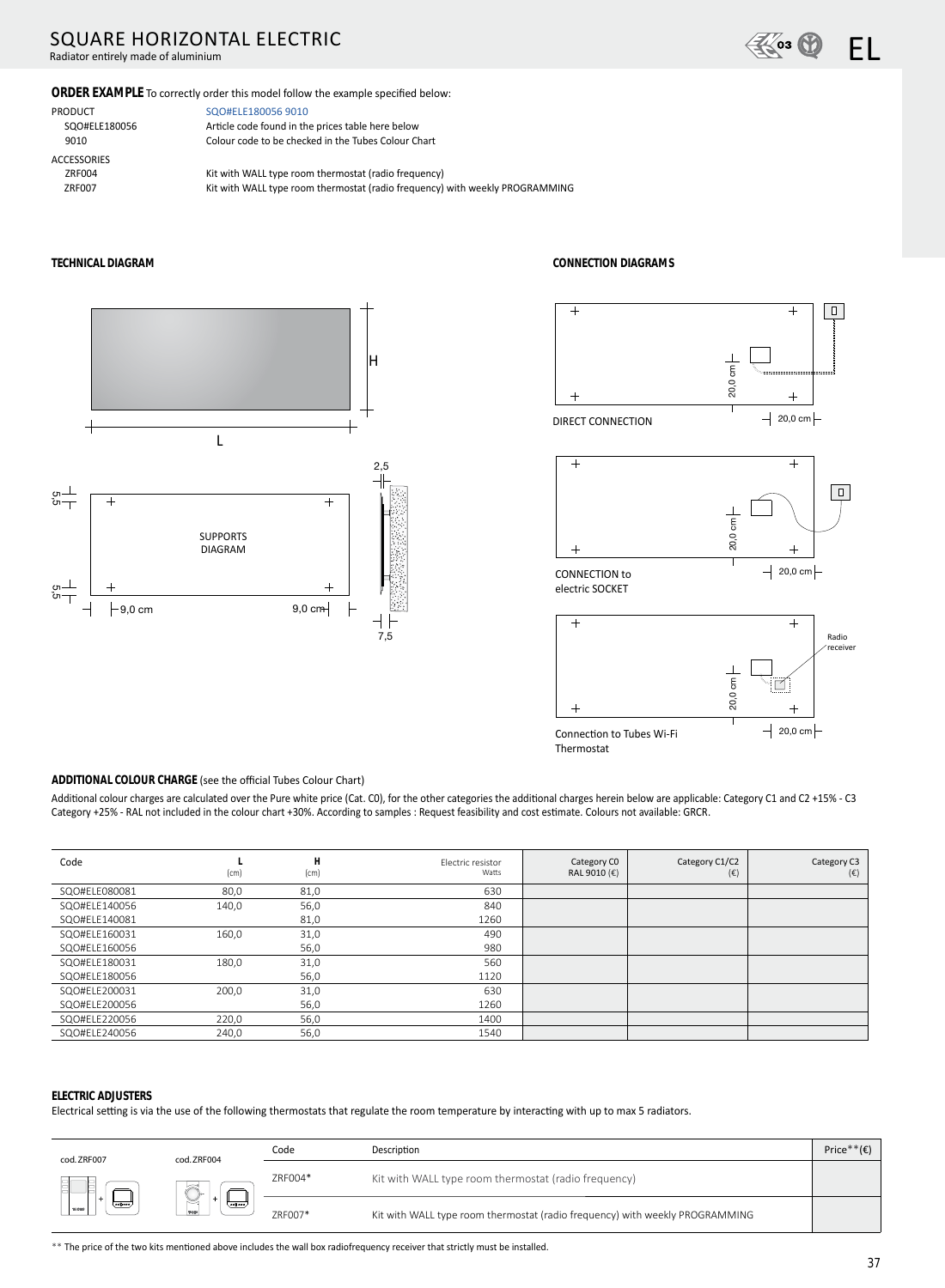# SQUARE Composition 01 WATER (Electric on estimate)

### ORDER EXAMPLE To correctly order this model follow the example specified below:

ACCESSORIES<br>Cod. GVR

PRODUCT SQC01#IDR200056 9010 R12 SQC01#IDR200056 Article code found in the prices table here below 9010 Colour code to be checked in the Tubes Colour Chart<br>R12 Connection code that defines the type of union for co Connection code that defines the type of union for copper pipes or multi-layer pipes found herein at page 276

- Cod. GVR COD COD COURCE CODE WAS CONSIDENT CODENTIAL COLOUR FINISH TO COLOUR FINISH TO DETROY ONE WAS CONSIDENT ON MANUSCONDUCT ON MANUSCONDUCT ON MANUSCONDUCT ON MANUSCONDUCT ON MANUSCONDUCT ON MANUSCONDUCT ON MANUSCONDUC
- One way Remote Valve Assembly, COLOUR finish<sup>\*</sup>
- \* Specify the color code, e.g.: 9010, after checking the Tubes Colour Chart



|    | Code               | H<br>(cm) | (cm) | Watts<br>$\Delta T$ 50°C | Watts<br>$\Delta$ T 30°C | Price<br>A and B<br>white $(\epsilon)$ | Price<br>A coloured B<br>white<br>$(\epsilon)$ | Price<br>A white B<br>coloured<br>$(\epsilon)$ | Price<br>A and B colou-<br>red $(\epsilon)$ |
|----|--------------------|-----------|------|--------------------------|--------------------------|----------------------------------------|------------------------------------------------|------------------------------------------------|---------------------------------------------|
|    | SOC01#200056056056 |           |      |                          |                          |                                        |                                                |                                                |                                             |
| a  | SQV2#IDR200056     | 200,0     | 56,0 | 1352                     | 744                      |                                        |                                                |                                                |                                             |
| b. | SQV2#IDR056056     | 56,0      | 56,0 |                          |                          |                                        |                                                |                                                |                                             |
|    | SOC01#200046056056 |           |      |                          |                          |                                        |                                                |                                                |                                             |
| a  | SQV2#IDR200046     | 200,0     | 46,0 | 1092                     | 601                      |                                        |                                                |                                                |                                             |
| b. | SQV2#IDR056056     | 56,0      | 56,0 |                          |                          |                                        |                                                |                                                |                                             |
|    | SOC01#180056056056 |           |      |                          |                          |                                        |                                                |                                                |                                             |
| a  | SQV2#IDR180056     | 180,0     | 56,0 | 1249                     | 687                      |                                        |                                                |                                                |                                             |
| b. | SQV2#IDR056056     | 56,0      | 56,0 |                          |                          |                                        |                                                |                                                |                                             |
|    | SOC01#180046056056 |           |      |                          |                          |                                        |                                                |                                                |                                             |
| a  | SQV2#IDR180046     | 180,0     | 46,0 | 1015                     | 558                      |                                        |                                                |                                                |                                             |
| b. | SQV2#IDR056056     | 56,0      | 56,0 |                          |                          |                                        |                                                |                                                |                                             |
|    | SOC01#160056056056 |           |      |                          |                          |                                        |                                                |                                                |                                             |
| a  | SQV2#IDR160056     | 160,0     | 56,0 | 1148                     | 631                      |                                        |                                                |                                                |                                             |
| b. | SQV2#IDR056056     | 56,0      | 56,0 |                          |                          |                                        |                                                |                                                |                                             |
|    | SOC01#160046056056 |           |      |                          |                          |                                        |                                                |                                                |                                             |
| a  | SQV2#IDR160046     | 160,0     | 46,0 | 939                      | 516                      |                                        |                                                |                                                |                                             |
| b  | SQV2#IDR056056     | 56,0      | 56,0 |                          |                          |                                        |                                                |                                                |                                             |

REMOTE VALVE ASSEMBLY

Valve and Lockshield assembly for remote connection (GVR), can be installed up to a maximum distance of 6 metres from the radiator.

Connection of Remote Valve Assembly (GVR) to water system

|              |        | m.                       | Code  | Description                                                  | Finishes | Price $(\epsilon)$ |
|--------------|--------|--------------------------|-------|--------------------------------------------------------------|----------|--------------------|
| $\mathbf{u}$ |        | $\overline{\phantom{a}}$ | GVR#  | RECESSED valve and lockshield assembly for remote connection | CHROME   |                    |
|              | IN OUT | È                        | GVRC# | RECESSED valve and lockshield assembly for remote connection | COLOUR   |                    |

For the GVRC code you must specify the colour required Colours not available: GRCR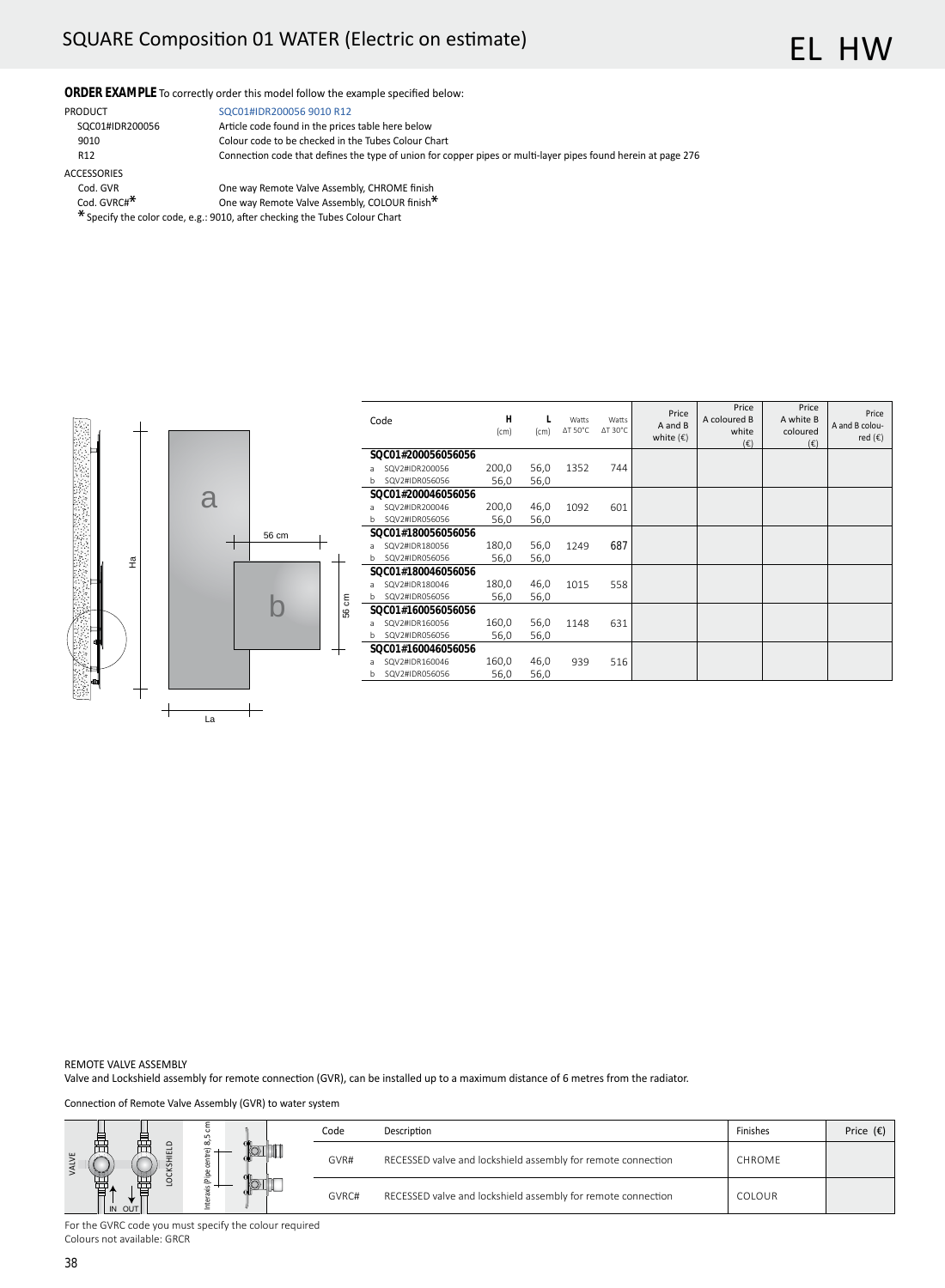### **WATER VERSION**

(for the ELECTRIC version request a cost estimate from our sales department)



**NOTES**

The Maniglione «C» is always and only Electric

|              | Code                     | н<br>(cm) | L<br>(cm) | Watts<br>ΔT 50°C | Watts<br>ΔT 30°C | Price<br>A and B<br>white $(\epsilon)$ | Price<br>A coloured<br><b>B</b> white<br>$(\epsilon)$ | Price<br>A white B<br>coloured<br>$(\epsilon)$ | Price<br>A and B co-<br>loured $(\epsilon)$ |
|--------------|--------------------------|-----------|-----------|------------------|------------------|----------------------------------------|-------------------------------------------------------|------------------------------------------------|---------------------------------------------|
|              | SQC02#200046056056SQM100 |           |           |                  |                  |                                        |                                                       |                                                |                                             |
| a            | SQV2#IDR200046           | 200,0     | 46,0      |                  |                  |                                        |                                                       |                                                |                                             |
| b            | SQV2#IDR056056           | 56,0      | 56,0      | 1152             | 634              |                                        |                                                       |                                                |                                             |
| c            | SQM#ELE100               | 15,0      | 100,0     |                  |                  |                                        |                                                       |                                                |                                             |
|              | SQC02#200046056056SQM120 |           |           |                  |                  |                                        |                                                       |                                                |                                             |
| a            | SQV2#IDR200046           | 200,0     | 46,0      |                  |                  |                                        |                                                       |                                                |                                             |
| b            | SQV2#IDR056056           | 56,0      | 56,0      | 1162             | 639              |                                        |                                                       |                                                |                                             |
|              | SQM#ELE120               | 15,0      | 120,0     |                  |                  |                                        |                                                       |                                                |                                             |
|              | SQC02#200046056056SQM150 |           |           |                  |                  |                                        |                                                       |                                                |                                             |
| a            | SQV2#IDR200046           | 200,0     | 46,0      |                  |                  |                                        |                                                       |                                                |                                             |
| b            | SQV2#IDR056056           | 56,0      | 56,0      | 1187             | 653              |                                        |                                                       |                                                |                                             |
| c            | SQM#ELE150               | 15,0      | 150,0     |                  |                  |                                        |                                                       |                                                |                                             |
|              | SQC02#200056056056SQM120 |           |           |                  |                  |                                        |                                                       |                                                |                                             |
| a            | SQV2#IDR200056           | 200,0     | 56,0      |                  |                  |                                        |                                                       |                                                |                                             |
| b            | SQV2#IDR056056           | 56,0      | 56,0      | 1422             | 782              |                                        |                                                       |                                                |                                             |
| c            | SQM#ELE120               | 15,0      | 120,0     |                  |                  |                                        |                                                       |                                                |                                             |
|              | SQC02#200056056056SQM150 |           |           |                  |                  |                                        |                                                       |                                                |                                             |
| a            | SQV2#IDR200056           | 200,0     | 56,0      |                  |                  |                                        |                                                       |                                                |                                             |
| b            | SQV2#IDR056056           | 56,0      | 56,0      | 1447             | 796              |                                        |                                                       |                                                |                                             |
| Ċ            | SQM#ELE150               | 15,0      | 150,0     |                  |                  |                                        |                                                       |                                                |                                             |
|              |                          |           |           |                  |                  |                                        |                                                       |                                                |                                             |
|              |                          |           |           |                  |                  |                                        |                                                       |                                                |                                             |
|              | SQC02#180046056056SQM100 |           |           |                  |                  |                                        |                                                       |                                                |                                             |
| a            | SQV2#IDR180046           | 180,0     | 46,0      |                  |                  |                                        |                                                       |                                                |                                             |
| b            | SQV2#IDR056056           | 56,0      | 56,0      | 1075             | 591              |                                        |                                                       |                                                |                                             |
| c            | SQM#ELE100               | 15,0      | 100,0     |                  |                  |                                        |                                                       |                                                |                                             |
|              | SQC02#180046056056SQM120 |           |           |                  |                  |                                        |                                                       |                                                |                                             |
| a            | SQV2#IDR180046           | 180,0     | 46,0      |                  |                  |                                        |                                                       |                                                |                                             |
| b            | SQV2#IDR056056           | 56,0      | 56,0      | 1085             | 597              |                                        |                                                       |                                                |                                             |
| c            | SQM#ELE120               | 15,0      | 120,0     |                  |                  |                                        |                                                       |                                                |                                             |
|              | SQC02#180046056056SQM150 |           |           |                  |                  |                                        |                                                       |                                                |                                             |
|              | SQV2#IDR180046           | 180,0     | 46,0      |                  |                  |                                        |                                                       |                                                |                                             |
| a            |                          |           |           | 1110             | 611              |                                        |                                                       |                                                |                                             |
| b            | SQV2#IDR056056           | 56,0      | 56,0      |                  |                  |                                        |                                                       |                                                |                                             |
| c            | SQM#ELE150               | 15,0      | 150,0     |                  |                  |                                        |                                                       |                                                |                                             |
|              | SQC02#180056056056SQM120 |           |           |                  |                  |                                        |                                                       |                                                |                                             |
| a            | SQV2#IDR180056           | 180,0     | 56,0      | 1319             | 725              |                                        |                                                       |                                                |                                             |
| b            | SQV2#IDR056056           | 56,0      | 56,0      |                  |                  |                                        |                                                       |                                                |                                             |
| c            | SQM#ELE120               | 15,0      | 120,0     |                  |                  |                                        |                                                       |                                                |                                             |
|              | SQC02#180056056056SQM150 |           |           |                  |                  |                                        |                                                       |                                                |                                             |
| a            | SQV2#IDR180056           | 180,0     | 56,0      | 1344             | 739              |                                        |                                                       |                                                |                                             |
| b            | SQV2#IDR056056           | 56,0      | 56,0      |                  |                  |                                        |                                                       |                                                |                                             |
| с            | SQM#ELE150               | 15,0      | 150,0     |                  |                  |                                        |                                                       |                                                |                                             |
|              | SQC02#180056056056SQM180 |           |           |                  |                  |                                        |                                                       |                                                |                                             |
| a            | SQV2#IDR180056           | 180,0     | 56,0      | 1369             | 753              |                                        |                                                       |                                                |                                             |
| b            | SQV2#IDR056056           | 56,0      | 56,0      |                  |                  |                                        |                                                       |                                                |                                             |
| c            | SQM#ELE180               | 15,0      | 180,0     |                  |                  |                                        |                                                       |                                                |                                             |
|              |                          |           |           |                  |                  |                                        |                                                       |                                                |                                             |
|              |                          |           |           |                  |                  |                                        |                                                       |                                                |                                             |
|              | SQC02#160046056056SQM100 |           |           |                  |                  |                                        |                                                       |                                                |                                             |
| a            | SQV2#IDR160046           | 160,0     | 46,0      | 999              | 549              |                                        |                                                       |                                                |                                             |
| b            | SQV2#IDR056056           | 56,0      | 56,0      |                  |                  |                                        |                                                       |                                                |                                             |
| c            | SQM#ELE100               | 15,0      | 100,0     |                  |                  |                                        |                                                       |                                                |                                             |
|              | SQC02#160046056056SQM120 |           |           |                  |                  |                                        |                                                       |                                                |                                             |
| a            | SQV2#IDR160046           | 160,0     | 46,0      | 1009             | 555              |                                        |                                                       |                                                |                                             |
| b            | SQV2#IDR056056           | 56,0      | 56,0      |                  |                  |                                        |                                                       |                                                |                                             |
| $\mathsf{C}$ | SQM#ELE120               | 15,0      | 120,0     |                  |                  |                                        |                                                       |                                                |                                             |
|              | SQC02#160046056056SQM150 |           |           |                  |                  |                                        |                                                       |                                                |                                             |
| a            | SQV2#IDR160046           | 160,0     | 46,0      |                  |                  |                                        |                                                       |                                                |                                             |
| b            | SQV2#IDR056056           | 56,0      | 56,0      | 1034             | 569              |                                        |                                                       |                                                |                                             |
|              | c SQM#ELE150             | 15,0      | 150,0     |                  |                  |                                        |                                                       |                                                |                                             |
|              | SQC02#160056056056SQM120 |           |           |                  |                  |                                        |                                                       |                                                |                                             |
| a            | SQV2#IDR160056           | 160,0     | 56,0      |                  |                  |                                        |                                                       |                                                |                                             |
| b            | SQV2#IDR056056           | 56,0      | 56,0      | 1218             | 670              |                                        |                                                       |                                                |                                             |
| c.           | SQM#ELE120               | 15,0      | 120,0     |                  |                  |                                        |                                                       |                                                |                                             |
|              | SQC02#160056056056SQM150 |           |           |                  |                  |                                        |                                                       |                                                |                                             |
| a            | SQV2#IDR160056           | 160,0     | 56,0      |                  |                  |                                        |                                                       |                                                |                                             |
| b            | SQV2#IDR056056           | 56,0      | 56,0      | 1243             | 684              |                                        |                                                       |                                                |                                             |
| $\mathsf{C}$ | SQM#ELE150               | 15,0      | 150,0     |                  |                  |                                        |                                                       |                                                |                                             |
|              |                          |           |           |                  |                  |                                        |                                                       |                                                |                                             |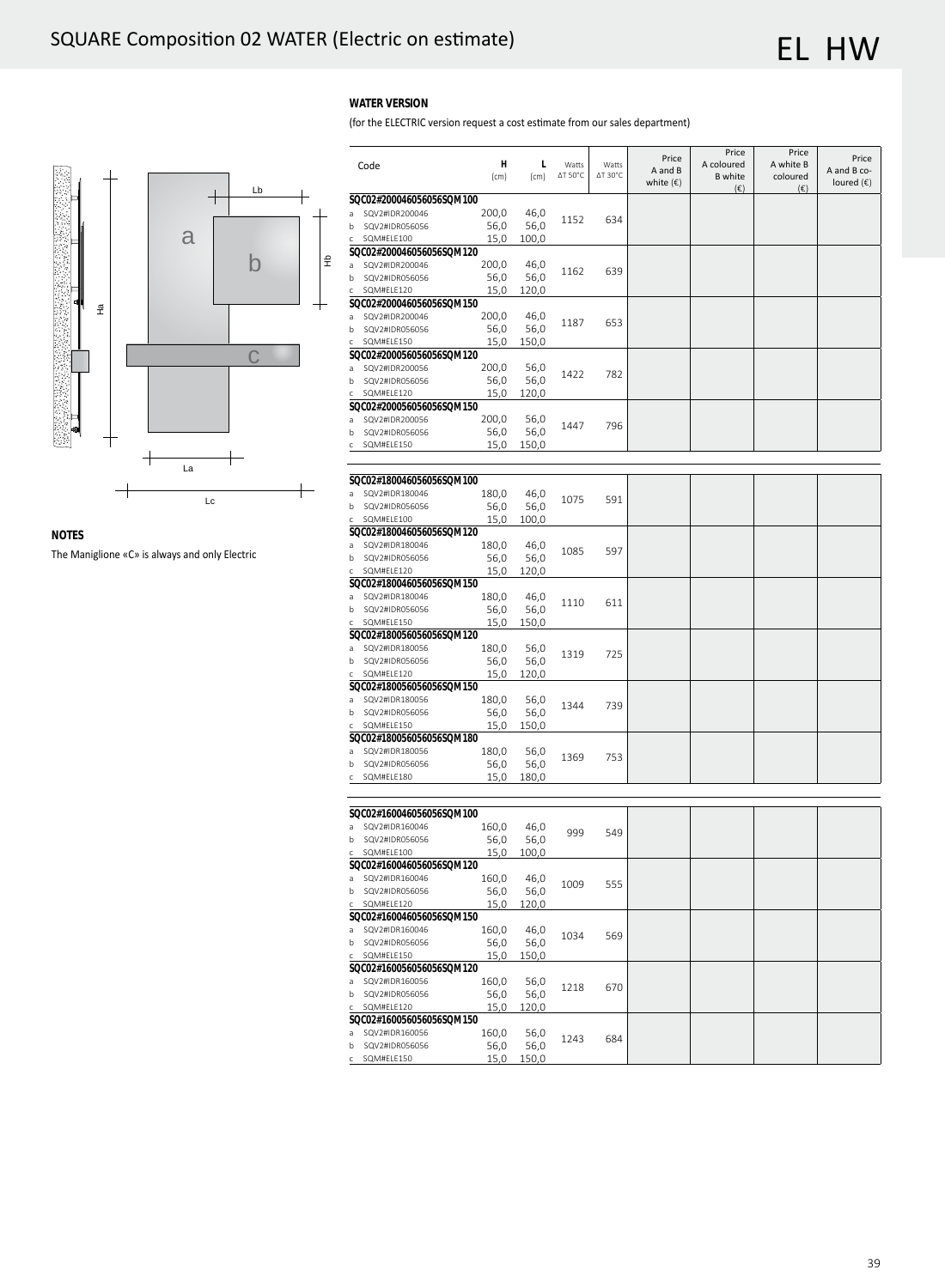**WATER VERSION**

**SQC03#056056SQM100**<br>a SQV2#IDR056056

Code **H**

SQM#ELE120 **SQC03#056056SQM150**<br>a SQV2#IDR056056

c SQM#ELE150

c SQM#ELE100 **SQC03#056056SQM120**<br>a SQV2#IDR056056

Price A and C coloured  $(|\epsilon)$ 

Price A white C coloured  $(\epsilon)$ 



SQC03#080081 SQM150..



|                    | SOC03#080081SOM100 |      |       |     |     |  |  |
|--------------------|--------------------|------|-------|-----|-----|--|--|
| a                  | SQV2#IDR080081     | 80,0 | 81,0  | 730 | 402 |  |  |
| $\mathsf{C}$       | SQM#ELE100         | 15,0 | 100,0 |     |     |  |  |
| SOC03#080081SOM120 |                    |      |       |     |     |  |  |
| a                  | SQV2#IDR080081     | 80.0 | 81,0  | 740 | 407 |  |  |
| C                  | SQM#ELE120         | 15,0 | 120,0 |     |     |  |  |
| SOC03#080081SOM150 |                    |      |       |     |     |  |  |
| a                  | SQV2#IDR080081     | 80,0 | 81,0  | 765 | 421 |  |  |
| C                  | SQM#ELE150         | 15.0 | 150.0 |     |     |  |  |

(for the ELECTRIC version request a cost estimate from our sales department)

**L** (cm)

Watts ΔT 50°C

Watts ΔT 30°C

Price A and C<br>white  $(\epsilon)$ 

**Price** A coloured C white  $(\epsilon)$ 

 $SQV2HIDR056056$  56,0 56,0 373 205<br> $SQMHELE100$  15,0 100,0

(cm)

 $SQV2HIDRO56056$  56,0 56,0 383 211<br> $SQMHELE120$  15,0 120,0

 $SQV2\#IDRO56056$  56,0 56,0 408 224<br> $SQM\#ELE150$  15,0 150,0



| SOC03#140046SOM150 |                    |      |       |      |     |  |  |
|--------------------|--------------------|------|-------|------|-----|--|--|
| a                  | SQO2#IDR140046     | 46.0 | 140.0 | 647  | 356 |  |  |
|                    | SQM#ELE150         | 15.0 | 150.0 |      |     |  |  |
| SOC03#140056SOM150 |                    |      |       |      |     |  |  |
| a                  | SQO2#IDR140056     | 56.0 | 140.0 | 831  | 457 |  |  |
|                    | SQM#ELE150         | 15.0 | 150.0 |      |     |  |  |
|                    | SOC03#140071SOM150 |      |       |      |     |  |  |
| a                  | SQO2#IDR140071     | 71.0 | 140.0 | 1016 | 559 |  |  |
|                    | SQM#ELE150         | 15,0 | 150,0 |      |     |  |  |



| SQC03#140046SQM180 |                    |      |       |      |     |  |  |
|--------------------|--------------------|------|-------|------|-----|--|--|
| a                  | SQO2#IDR140046     | 46.0 | 140,0 | 672  | 370 |  |  |
| $\mathsf{C}$       | SQM#ELE180         | 15.0 | 180.0 |      |     |  |  |
|                    | SOC03#140056SOM180 |      |       |      |     |  |  |
| a                  | SQO2#IDR140056     | 56,0 | 140,0 | 856  | 471 |  |  |
| $\mathsf{C}$       | SQM#ELE180         | 15,0 | 180.0 |      |     |  |  |
| SOC03#140071SOM180 |                    |      |       |      |     |  |  |
| a                  | SQO2#IDR140071     | 71.0 | 140.0 | 1041 | 573 |  |  |
| $\mathsf{C}$       | SQM#ELE180         | 15.0 | 180.0 |      |     |  |  |
| SOC03#160046SOM180 |                    |      |       |      |     |  |  |
| a                  | SQO2#IDR160046     | 46,0 | 160,0 | 746  | 410 |  |  |
| $\mathsf{C}$       | SQM#ELE180         | 15.0 | 180.0 |      |     |  |  |
|                    | SOC03#160056SOM180 |      |       |      |     |  |  |
| a                  | SQO2#IDR160056     | 56.0 | 160,0 | 955  | 525 |  |  |
| $\mathsf{C}$       | SQM#ELE180         | 15,0 | 180,0 |      |     |  |  |
|                    | SOC03#160071SOM180 |      |       |      |     |  |  |
| a                  | SQO2#IDR160071     | 71.0 | 160.0 | 1164 | 640 |  |  |
| C                  | SQM#ELE180         | 15,0 | 180,0 |      |     |  |  |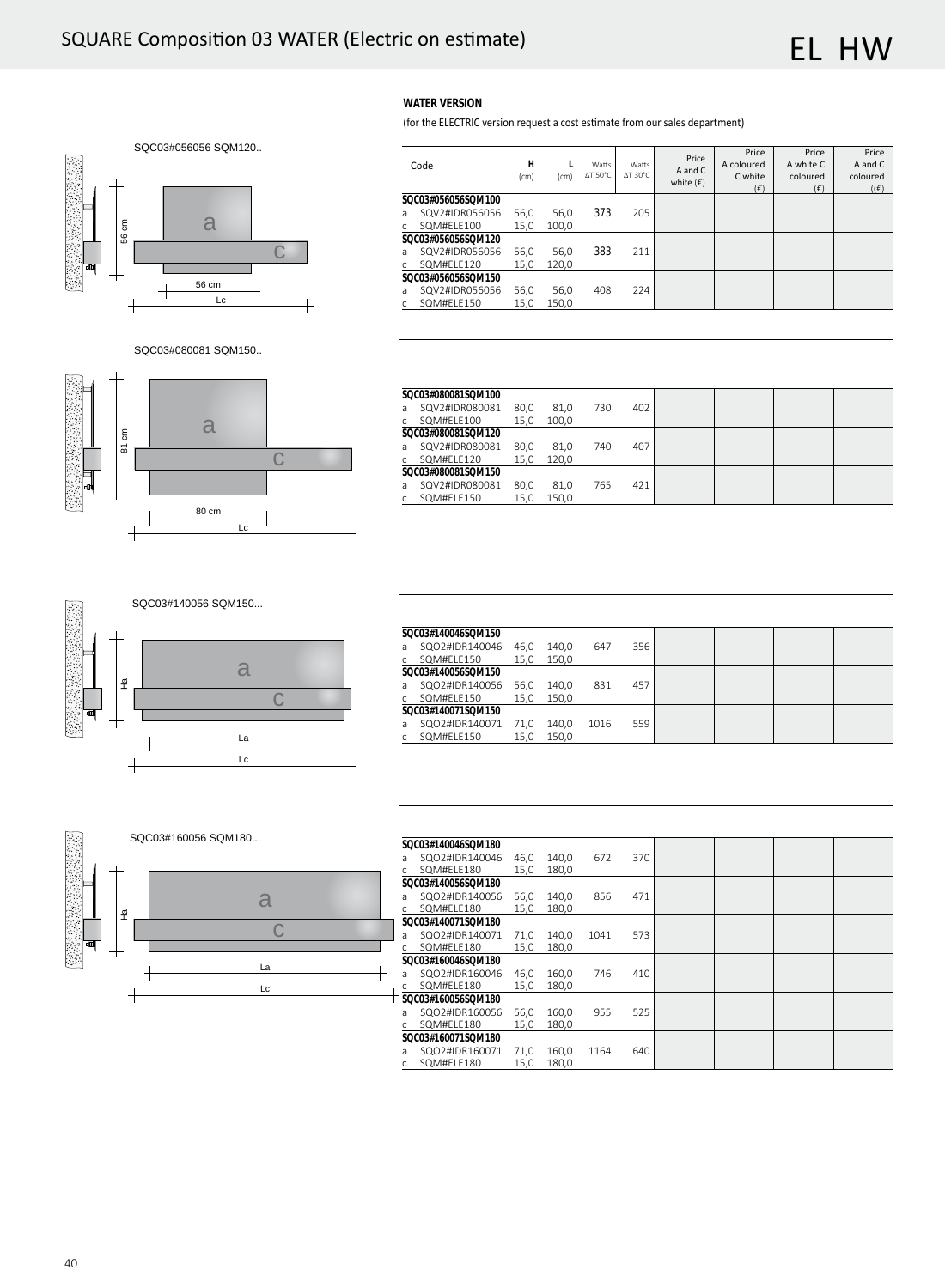#### **CONNECTORS**

The technical department personnel are always at the customers' disposal to forward them the technical specifications of the model ordered with all the dimensions and instructions needed for the water system connection



Square COMPOSITION 03

Square COMPOSITION **02** 





The SQUARE model is connected to the heating system via the remote connection GVR (Remote Valve Assembly) supplied as an accessory, whereas the "maniglione" is always and only Electric.

#### REMOTE VALVE ASSEMBLY

Valve and Lockshield assembly for remote connection (GVR), can be installed up to a maximum distance of 6 metres from the radiator.

Connection of Remote Valve Assembly (GVR) to water system

|                  |               | Code                                                         | Description                                                  | Finishes | Price $(\epsilon)$ |
|------------------|---------------|--------------------------------------------------------------|--------------------------------------------------------------|----------|--------------------|
| ឝ                | $\pi$<br>GVR# | RECESSED valve and lockshield assembly for remote connection | CHROME                                                       |          |                    |
| 畳<br>击<br>IN OUT | ے             | GVRC#                                                        | RECESSED valve and lockshield assembly for remote connection | COLOUR   |                    |

For the GVRC code you must specify the colour required Čolours not available: GRCR